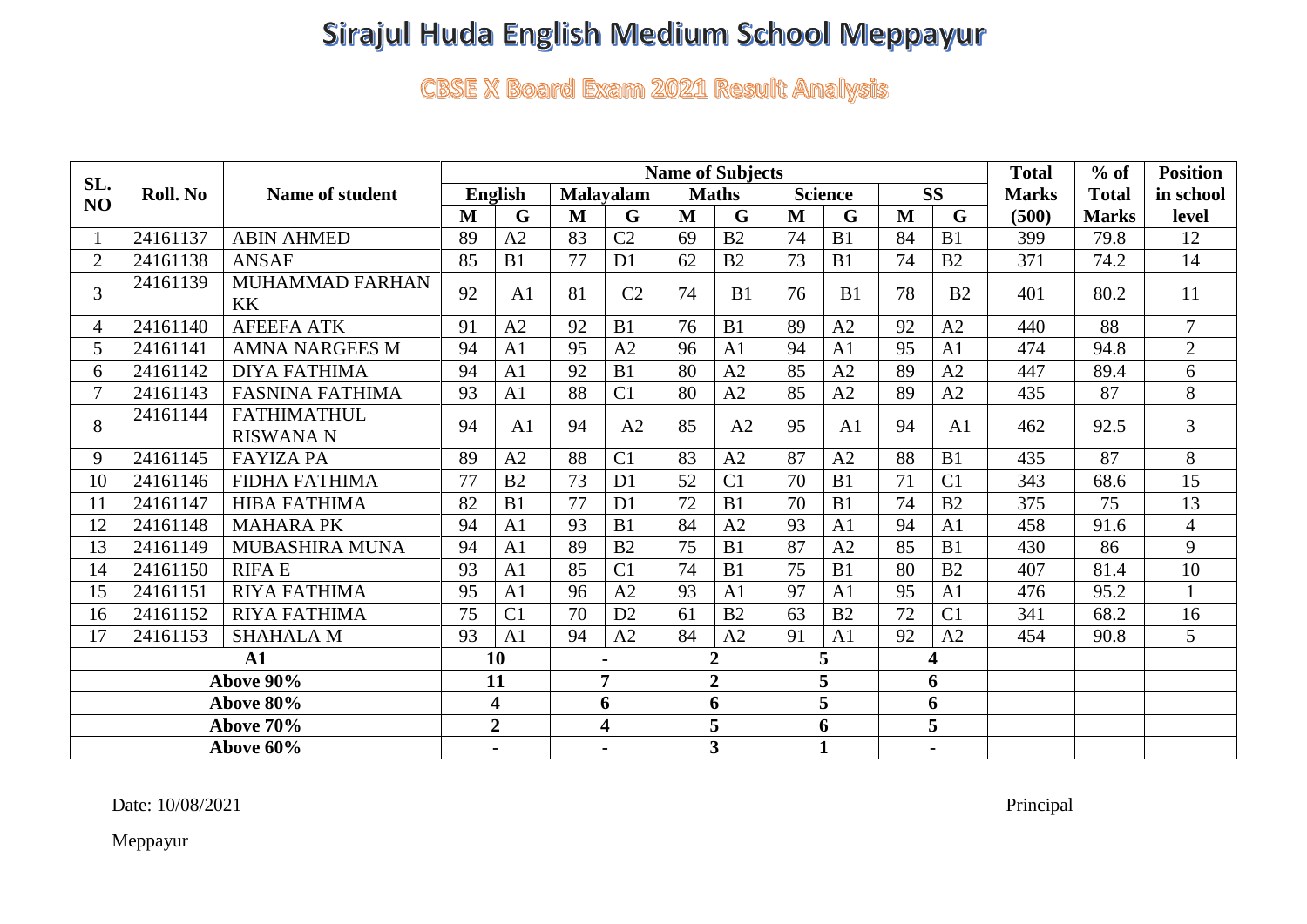## Sirajul Huda English Medium School Meppayur

**CBSE X Board Exam 2020 Result Analysis** 

|                | Roll. No | <b>Name of student</b> | <b>Name of Subjects</b> |                 |                  |                 |                |                 |                         |                 |                         | <b>Total</b>   | $%$ of       | <b>Position</b> |                |
|----------------|----------|------------------------|-------------------------|-----------------|------------------|-----------------|----------------|-----------------|-------------------------|-----------------|-------------------------|----------------|--------------|-----------------|----------------|
| SL.<br>NO      |          |                        | <b>English</b>          |                 | <b>Malayalam</b> |                 | <b>Maths</b>   |                 | <b>Science</b>          |                 | <b>SS</b>               |                | <b>Marks</b> | <b>Total</b>    | in school      |
|                |          |                        | $\mathbf{M}$            | G               | M                | G               | $\mathbf{M}$   | G               | M                       | G               | $\mathbf{M}$            | G              | (500)        | <b>Marks</b>    | level          |
|                | 24162180 | Fadhil Nazar           | 92                      | A1              | 99               | A <sub>1</sub>  | 53             | C <sub>1</sub>  | 63                      | B <sub>2</sub>  | 95                      | A1             | 402          | 80.4            | 4              |
| $\overline{2}$ | 24162181 | Khaleel                | 86                      | A2              | 82               | C <sub>2</sub>  | 34             | D2              | 50                      | C <sub>1</sub>  | 58                      | D <sub>1</sub> | 310          | 62              | 11             |
| $\overline{3}$ | 24162182 | Muhammad Labeeb        | 88                      | A2              | 97               | A1              | 49             | C <sub>2</sub>  | 63                      | B <sub>2</sub>  | 87                      | B1             | 384          | 76.8            | $\overline{7}$ |
| 4              | 24162183 | Muhammed Midlaj        | 78                      | B <sub>2</sub>  | 81               | C <sub>2</sub>  | 45             | C <sub>2</sub>  | 40                      | D <sub>1</sub>  | 52                      | D <sub>1</sub> | 296          | 59.2            | 12             |
| 5              | 24162184 | <b>Muhammed Sahal</b>  | 95                      | A <sub>1</sub>  | 99               | A <sub>1</sub>  | 60             | B <sub>2</sub>  | 83                      | A2              | 93                      | A2             | 430          | 86              | 3              |
| 6              | 24162185 | Muhammed Sajal         | 87                      | A2              | 89               | B2              | 36             | D <sub>1</sub>  | 56                      | C <sub>1</sub>  | 82                      | B1             | 350          | 70              | 10             |
| 7              | 24162186 | Muhammad Sharafu       | 79                      | B <sub>2</sub>  | 94               | B1              | 75             | B1              | 52                      | C <sub>1</sub>  | 62                      | C <sub>2</sub> | 362          | 72.4            | 5              |
| 8              | 24162187 | Fathima Moossa         | 86                      | A2              | 98               | A <sub>1</sub>  | 58             | C <sub>1</sub>  | 64                      | B <sub>2</sub>  | 81                      | B2             | 387          | 77.4            | 6              |
| 9              | 24162188 | Fathima Zehra          | 96                      | $\overline{A1}$ | 100              | $\overline{A1}$ | 91             | $\overline{A1}$ | 87                      | $\overline{A1}$ | 96                      | $\overline{A}$ | 470          | 94              |                |
| 10             | 24162189 | Haleemath Saadiya NK   | 80                      | B <sub>2</sub>  | 93               | B1              | 53             | C <sub>1</sub>  | 60                      | B <sub>2</sub>  | 72                      | C <sub>1</sub> | 358          | 71.6            | 9              |
| 11             | 24162190 | Muhsina M              | 95                      | A1              | 99               | A <sub>1</sub>  | 73             | B1              | 83                      | A2              | 95                      | A <sub>1</sub> | 445          | 89              | $\mathbf{2}$   |
| 12             | 24162191 | Raniya KK              | 86                      | A <sub>2</sub>  | 96               | A2              | 42             | D1              | 56                      | C <sub>1</sub>  | 87                      | B1             | 367          | 73.4            | 8              |
|                |          |                        |                         |                 |                  |                 |                |                 |                         |                 |                         |                |              |                 |                |
| $\mathbf{A1}$  |          | 4                      |                         | 6               |                  |                 |                | $\mathbf{1}$    |                         | 3               |                         |                |              |                 |                |
| Above 90%      |          | 4                      |                         | 9               |                  | $\mathbf{1}$    |                | $\mathbf{1}$    |                         | 4               |                         |                |              |                 |                |
| Above 80%      |          |                        | 6                       |                 | 3                |                 |                |                 | $\overline{\mathbf{3}}$ |                 | $\overline{\mathbf{4}}$ |                |              |                 |                |
| Above 70%      |          |                        |                         | $\overline{2}$  |                  |                 | $\overline{2}$ |                 |                         |                 |                         |                |              |                 |                |
| Above 50%      |          |                        |                         |                 |                  |                 | 4              |                 | $\overline{7}$          |                 | 3                       |                |              |                 |                |
| Above 40%      |          |                        |                         |                 |                  |                 |                | 3               |                         | $\mathbf{1}$    |                         |                |              |                 |                |
| Above 33%      |          |                        |                         |                 |                  |                 |                | $\overline{2}$  |                         |                 |                         |                |              |                 |                |

21/08/2020 PRINCIPAL

SHEMS MEPPAYUR